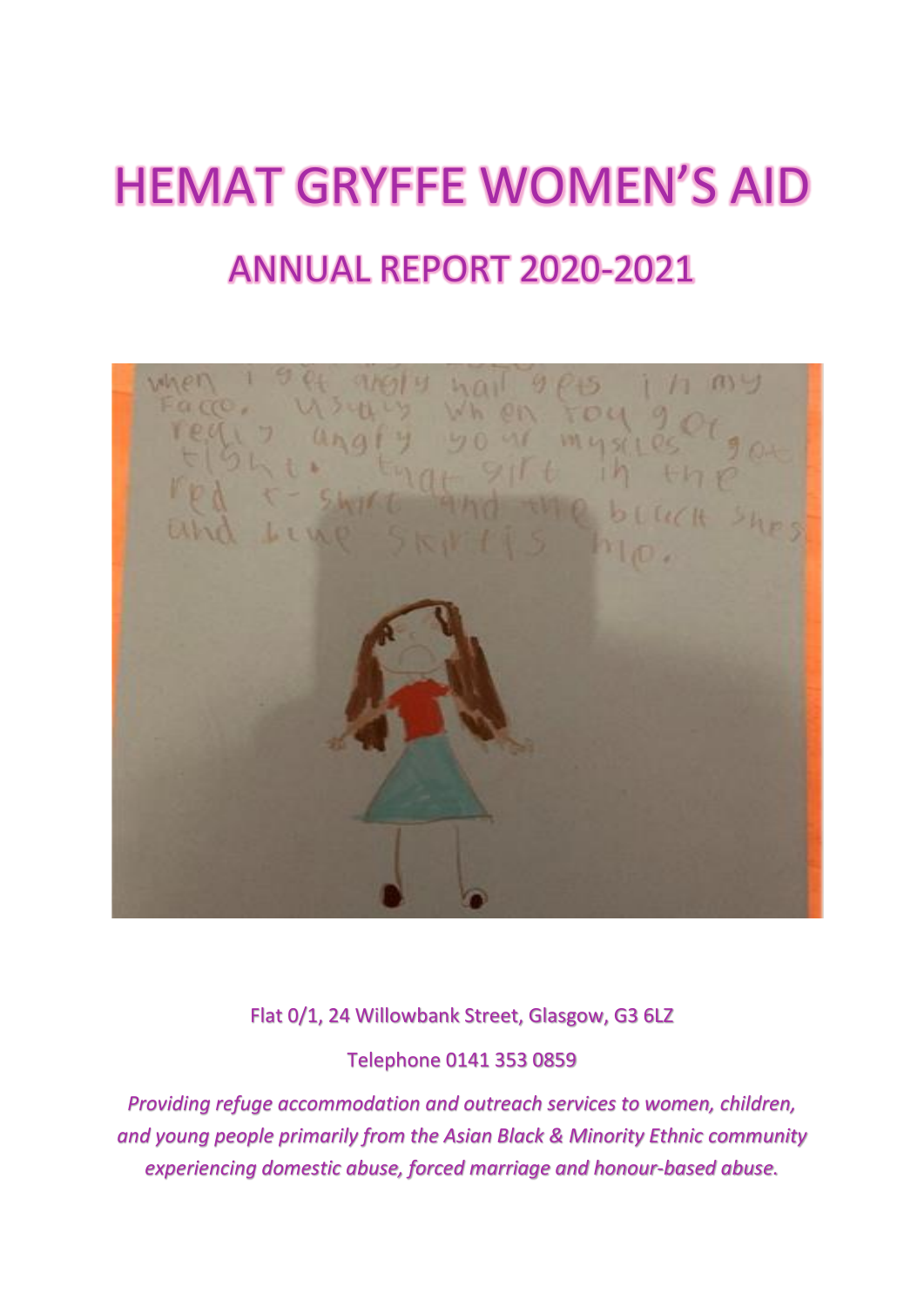## **Welcome**

Service provision changed dramatically with the onset of the COVID-19 pandemic in March 2020. As we were unable to provide direct face to face support, all areas of service were restructured to allow support to continue to women and children living in the refuge, the women and children living in the wider community receiving outreach services and to allow us to receive referrals from women fleeing domestic abuse requiring accommodation and additional support.

Staff moved to using online platforms whilst working from home. Policies, procedures, and risk assessments were amended to allow work and support to continue in a safe manner and following public health guidelines. The organisation crisis telephone number reverted to a BT cloud voice app downloaded to staff work mobile phones.

It was another busy year. At the start of pandemic, we saw an increase in referrals for refuge accommodation. As the refuge was full and we were unable to provide accommodation and women were supported to access temporary accommodation through Glasgow homeless casework teams.

#### **Important statistics**

In total there were 230 new referrals for women seeking our help, support, and protection, 16 women and 16 children were living in the refuge, 60 women and 19 children received outreach support. There was a decrease in the number of women and girls reporting Forced Marriage and Honour Based Abuse which we attribute to the restrictions on movement and the inability of women to access help during periods of lockdown as a result of them being at home with the perpetrator.

A substantial part of our workload involves supporting women who have no recourse to public funds. During the year women supported 43 women with an insecure immigration status as follows:

| <b>Spouse Visa Holders</b>  | 35 - 15 women were supported to access leave    |
|-----------------------------|-------------------------------------------------|
|                             | outside the rules and apply for leave to remain |
|                             | as a victim of domestic violence                |
| Visitor visa                |                                                 |
| Student visa                |                                                 |
| <b>Dependent of Student</b> |                                                 |
| Unknown                     |                                                 |

We also provided support to 14 women seeking Asylum and 4 women who were EU nationals.

Despite the challenges we were confronted with as a consequence of the pandemic we continued to provide an effective service to victim/survivors of abuse. This was exemplified by the dedication and expertise of the staff team who pulled together to quickly and effectively respond to the demands and changes to service provision.

We hope that you enjoy reading the annual report.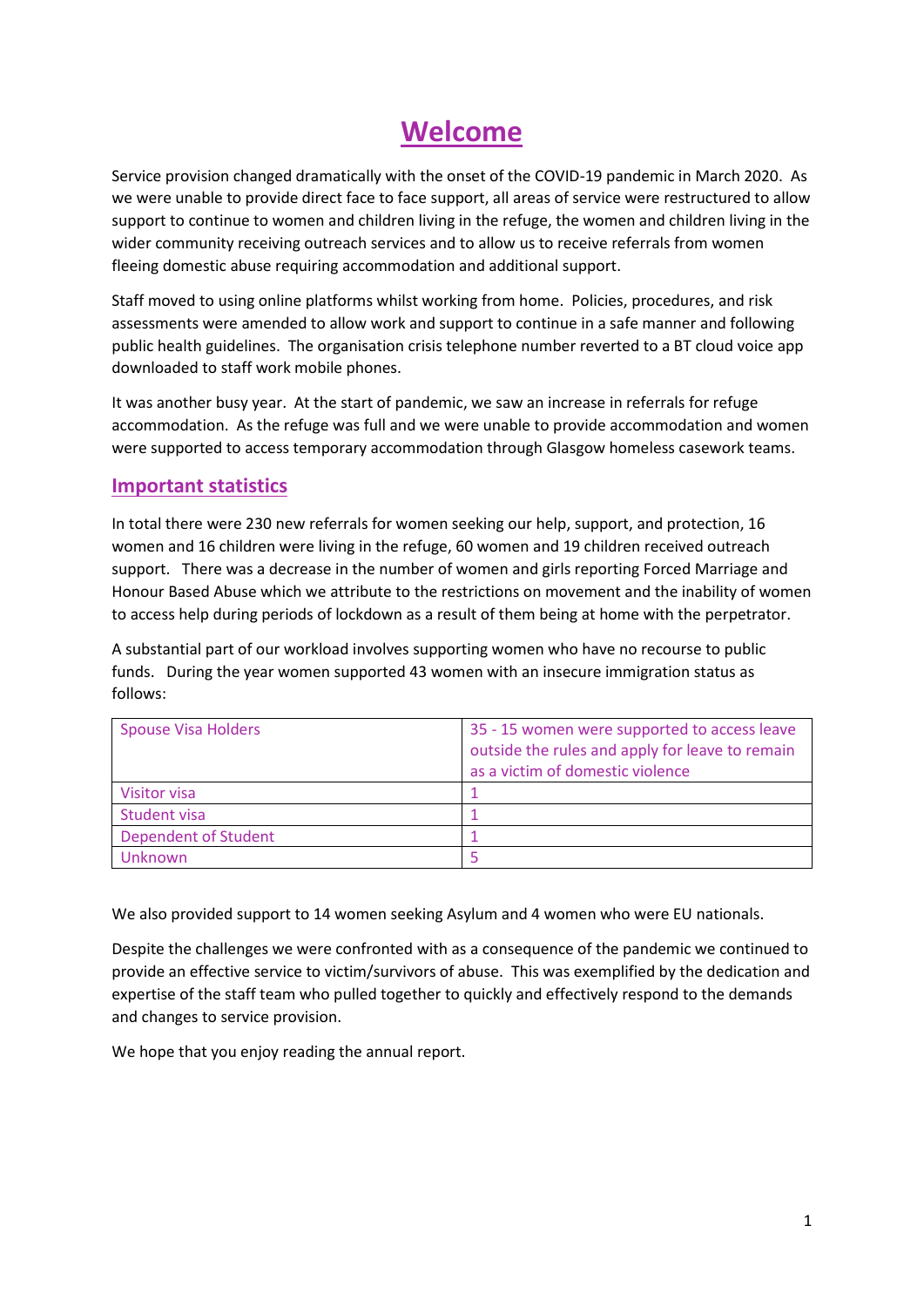## *Refuge Service*

The refuge was locked down following Government guidelines. This resulted in the loss of face-toface contact between the women and the refuge staff. Housing allocation was restricted and there was a hold on resettling women who were looking to move on from refuge. There was an increase in the referrals for refuge accommodation and women were supported by us to obtain temporary accommodation whilst working in partnership with the homeless casework team in Glasgow. 20 women were provided with access to support and accommodation through the homeless casework team. Immigration rules were also relaxed during lockdown and as a result women who had an insecure immigration status who had no recourse to public funds were provided housing accommodation and welfare benefits. We were able to support women fleeing domestic abuse who had no recourse to public funds with crisis payments and supermarket vouchers.

Staff were in contact daily with the refuge resident. Staff attended at the refuge ensuring social distancing and observing protective measures put in place. Risk assessments were implemented to ensure the safety of staff in relation when attending the refuge premises. A one-way system was introduced in the refuge to facilitate social distancing and floor markings directing safe passage for the women and the children in the communal areas. Posters in different languages were displayed throughout the refuge containing public health messages for example hand washing, social distancing requirements, information in relation to FACTS. Staff supported women who were self-isolating with shopping etc to meet their day-to-day needs.

Refuge accommodation had to be reduced from nine flats to seven flats following risk assessment as two of the flats were shared. These flats reverted to single occupancy at the height of the pandemic.

We maintained strong links with Social Work Services whilst supporting women and children and to advocate on their behalf.

#### *Follow on service*

There is a dedicated follow-on worker who supports the women who are leaving the refuge to live in permanent accommodation. Eight women were supported via the follow-on service. The sudden lockdown due to the pandemic isolated women and children.

Staff were however in regular communication with women: telephoned them and utilised video calling to help women cope with isolation. Women were Supported at the beginning of Covid-19 and throughout lockdown with their mental health by providing telephone support and keeping them up to date with information about the latest government guidelines. The Government guidelines were explained to them in a language of their choice and emails and texts were also sent on how to keep safe.

The Community Care Grant element of the Scottish Welfare Fund was applied for but due to the lockdown there was a delay. Emergency funding enabled us to provide the women with white goods. The women were very appreciative as these items helped them settle into their new accommodation.

During lockdown a full Risk Assessment was carried out in order for a member of staff and the women to go and view the tenancy. All Government guidelines were followed when viewing the property, signing the lease, and moving into the tenancy to ensure that the move was as smooth as possible. Face masks, hand sanitising and social distancing rules were followed. Telephone support has continuously been provided for all women as well as texts and WhatsApp messages.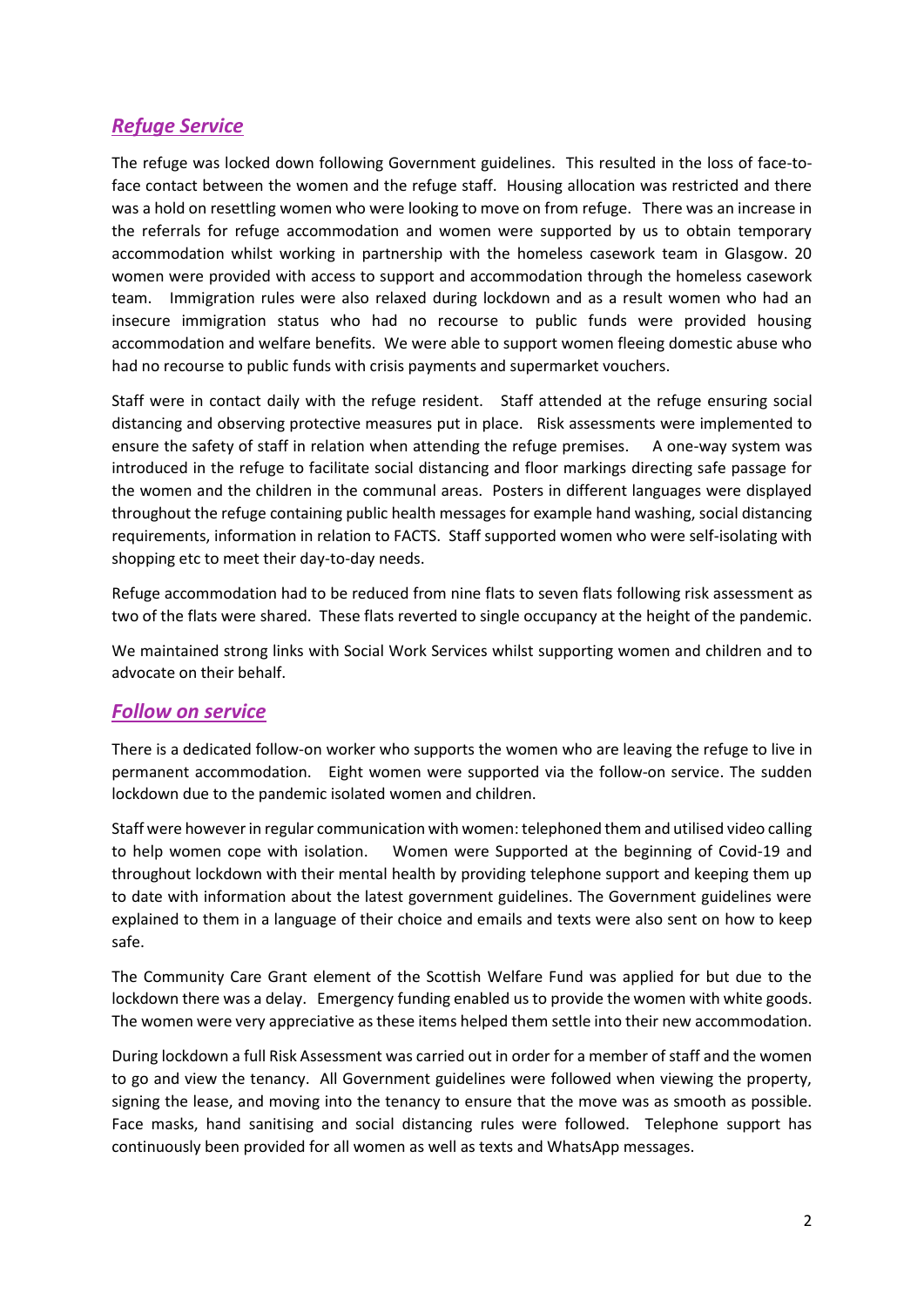## *The Women's Group*

There has been a variety of workshops taking place online over Zoom for the women in the last financial year. On average between 8 and 10 women attend the group weekly. With Covid-19, lockdown restrictions in mind, women's mental and physical health were the top priority when deciding what workshops should take place. In order for the women to participate in the group they required computer/laptop and for a lot of women this was not affordable. With the assistance of emergency funding, it was decided all of women should be given Tablets to allow them to remain connected and to allow them to keep on participating in the Womens group and for them to keep on benefitting. These were ordered and delivered to their home address.

A 10-week Mindfulness workshop took place over Zoom. In these workshops' meditation breathing exercises, seated exercises and Chi Gong were practised. Hand and feet reflexology were also covered, and all women were provided with a chart for each hand and foot and how to massage and how they were all linked to different parts of the body. Women were also provided with Mindfulness colouring books which is a form of art therapy and can relax both the mind and body. Each week motivational stories were also shared and discussed.

For a few weeks' healthy nutrition, mindful eating and facial yoga were explored. Women participated in an 8-week Pilates class. Women were provided with Yoga mats and resistance bands for comfort and safety reasons. Women learnt different techniques including balance techniques.

Women thoroughly enjoyed the 8 weeks Pilates classes. They felt the classes not only helped them physically but mentally as well.

We also worked in partnership with a few organisations such as WSREC (West of Scotland Regional Equality Council) where zero waste cooking was covered.

Glasgow Clyde college where a student adviser gave information on how to complete application forms and what the criteria was to enrol onto different courses.

A representative from the Scottish Beauty Academy was invited to discuss beauty courses and how to apply for ITA funding. As all courses were related to beauty the women seemed really interested. A separate session was then held, and all women were helped to complete the application form and helped them to apply for ITA. A total of 5 women applied for different courses. Once they completed the short course, they received a certificate.

BrightHer candles worked with women over a 5-week period. A lot of topics and discussions took place such as goal setting and vision boards, entrepreneurship and failure, a talk given by a people development coach, public speaking and confidence building was also discussed and how to overcome any fears of speaking in public and what long term plans were of each women.

A couple of focus groups also took place. One of them was on the subject of Mental health and Lockdown where women shared their experiences of how difficult it has been and how they have felt during the past year. Another focus group was on Forced Marriage, considering what is meant by Forced marriage is, how a person feels when they are being forced, where a person can go for support and what the law says.

We also invited an NHS practitioner to discuss Breast Screening and how important it is to attend appointments and look after your health. Women found this extremely beneficial as it is something that was good knowledge to have for themselves and also for them to share with family and friends.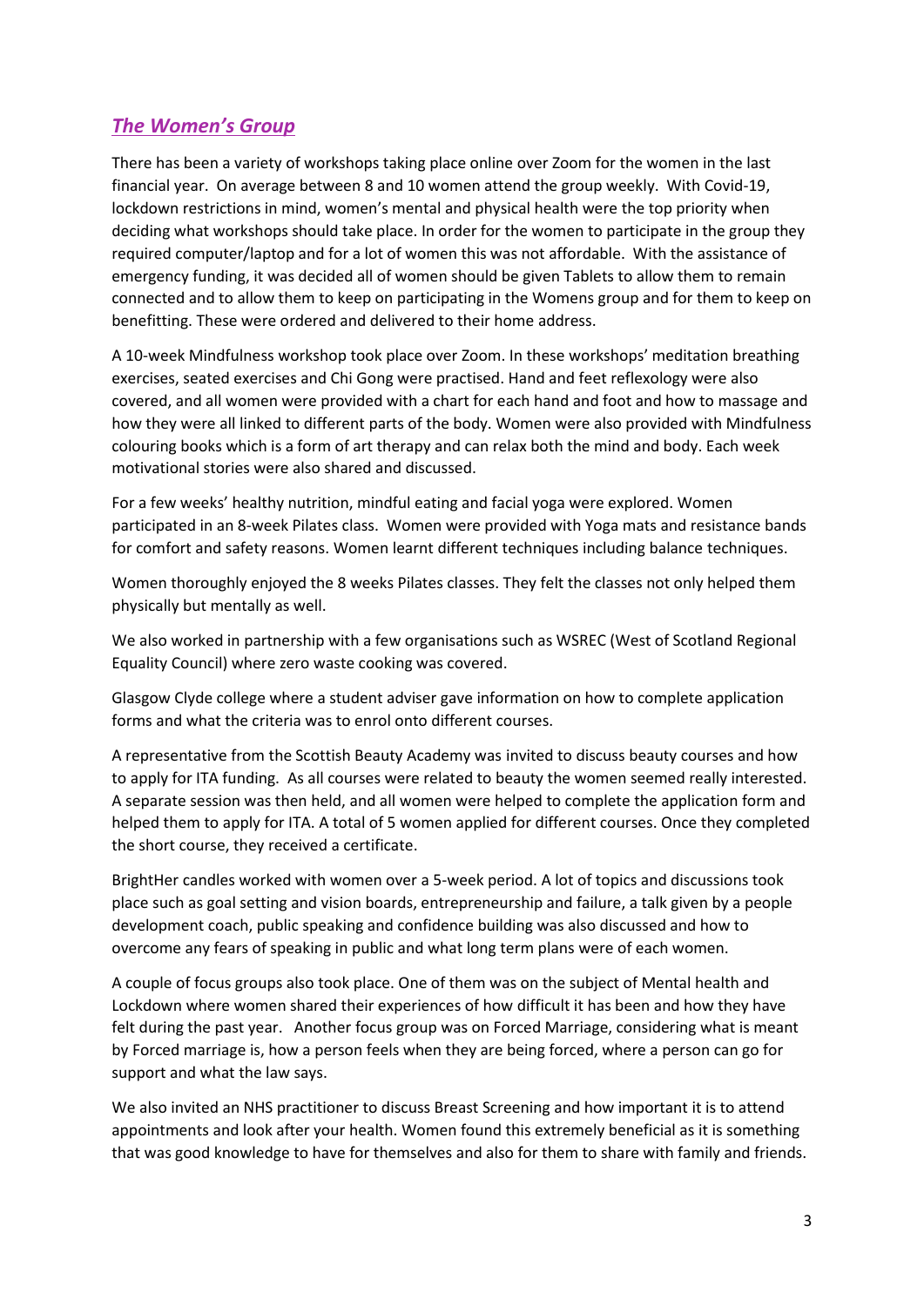Women also participated in a Virtual Xmas party, Eid party and International Womens day. Positive and motivational stories were shared along with recipes.

Over the past year a variety of workshops have taken place which included physical, mental, educational and learning new skills.



## *Feedback from Service Users*

*"Today's Zoom class was soo interesting and exciting. We could not divert our attentions anywhere even for a minute. The atmosphere was so relaxing and comforting that we forgot all the worries of the world. Every single one was brought forward and given their chance to contribute and enhance their confidence whilst having fun. Looking forward to see more activities like these… it made my day, thank you!"*

"*Today's class was very helpful and interesting. Thank you very much"*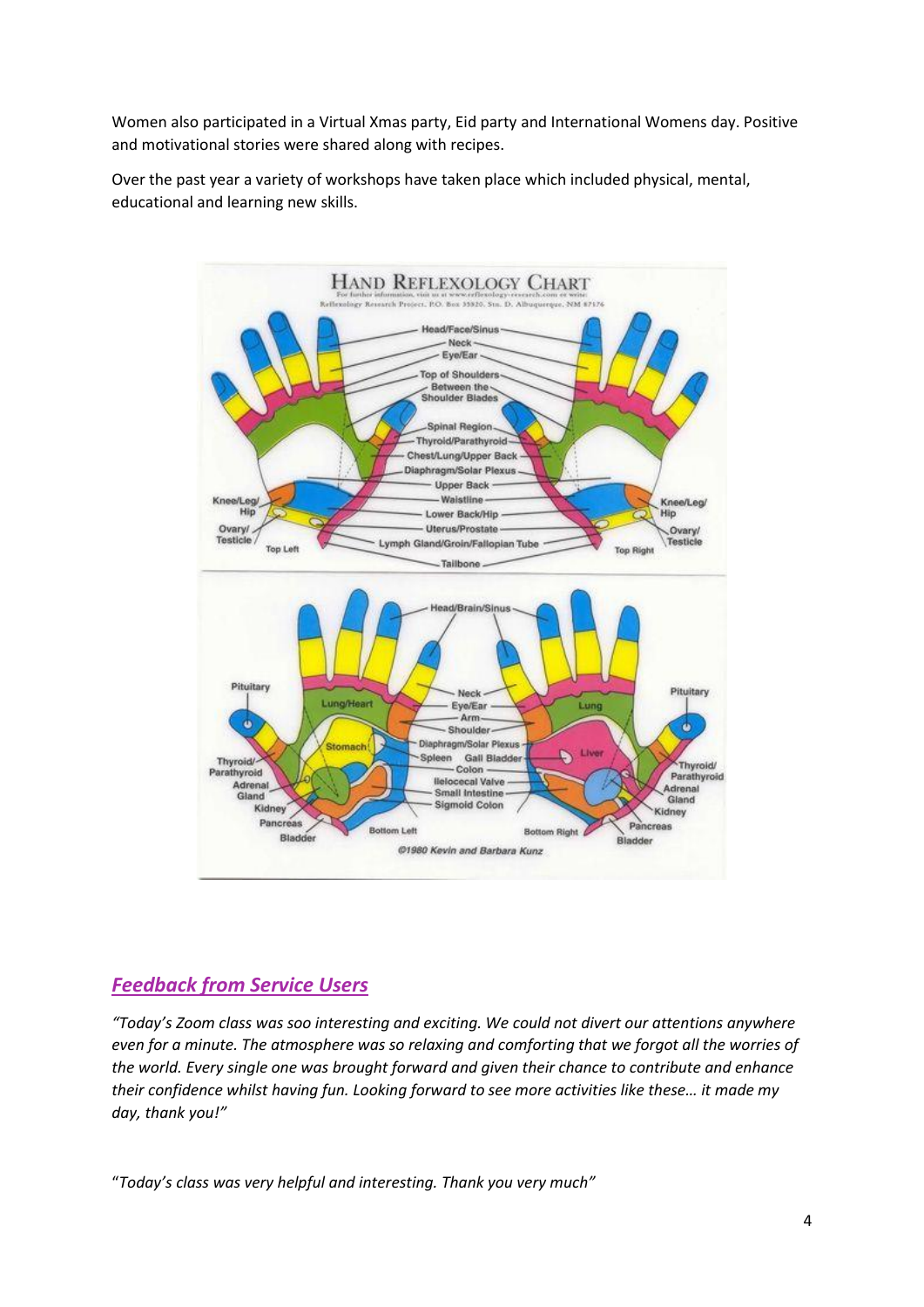**"I** *would like to thank you for organising these workshops for us. I really appreciate for not only boosting our confidence but expanding our knowledge too. These classes have given me a better understanding, a sense of more confidence, self-love and positive perception irrespective of our circumstances. Besides demonstrating different future plans, the way all respectful guests shed light on other topics was amazing and easy to understand. It was a welcoming environment for everyone to put forward their views and opinions and I really enjoyed participating in each one of them. Learning in a fun way was great. Looking forward to more workshops like these."*

*"I love how we lift and empower each other"*

*"Every day we need to do some exercise for the body. I have benefitted a lot by exercising. I will miss the class".*

#### **Feedback from Partnership Organisations**

*"Thanks for coming along to our Nature Wellbeing Session it was great to meet you all and myself and Eilidh really enjoyed ourselves too - so much that we lost track of time!*

*Thanks again for such a lovely morning - what a great group of women you have! Myself and Eilidh would love to do another session for you "* **Wellbeing and Resilience Coach & Speaker**

"*Thank you both so much for the support. I very much enjoyed working with you both and hope to continue working with you this summer and beyond even outside of the BrightHer project sphere."* **BrightHer Enactus**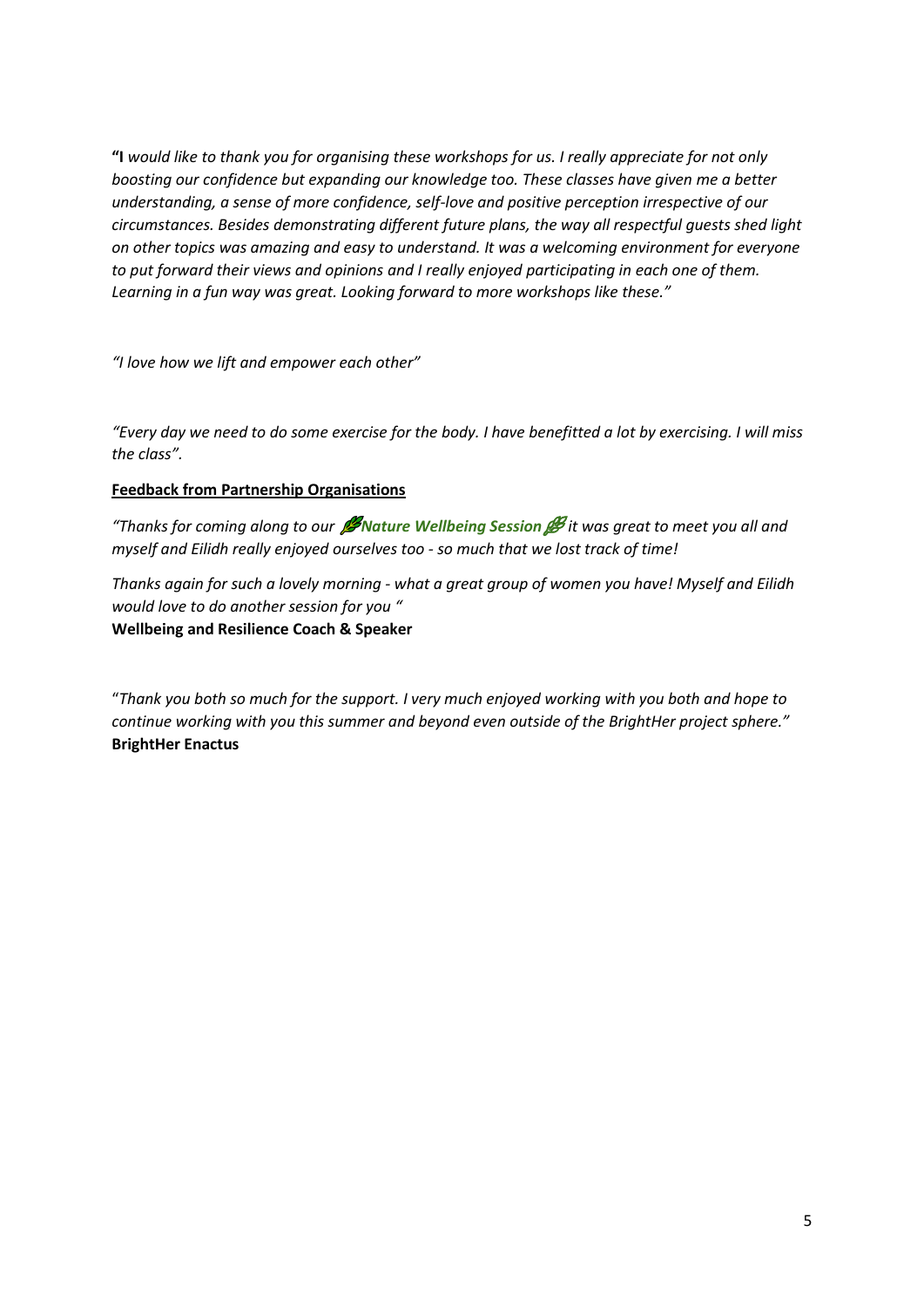## *Crisis /Outreach support*

There were 230 new referrals received during the year.

The women's support service has been extremely busy as a result of the pandemic. We used a combination of remote and direct approaches across all our project outcomes to provide support. The Scottish Government Guidance was followed when implementing effective Risk Assessment and Management to ensure the safety of women, children, young People, and staff.

Women received one to one culturally sensitive, bilingual support catered to their individual needs. This service is available to women experiencing domestic abuse who are living within difficult domestic situations and not accessing refuge accommodation but require support. Advocacy support was available on a number of issues such as housing, financial, child custody and criminal and civil justice, this list is not exhaustive.

Outreach and crisis support was provided to 60 women. This involves regular communication with the women, risk assessments were conducted, and support plans in place with the women. The support provided may involve one to one listening ear sessions, advocating on behalf of the women or referring them to alterative agencies for example for legal advice.

Women were provided with resources to access remote support. They were supported and directed on how to access different services online. This involved a substantial part of our work as many of the women were computer illiterate or had limited knowledge or awareness how to access remote and online access services. Women found it easier to access services over the phone and via zoom but did miss the face-to-face contact.

We continue to provide support to women on spousal visas to access Destitution Domestic Violence Concession (DDV). This enables women who are destitute to apply for access to public funds for a period of 3 months and also seek the services of a solicitor to assist them make an application for leave to remain as a victim of domestic abuse. Women unable to access the DDV concession are referred to a specialist immigration Solicitor for immigration advise.

43 women who had no recourse to public funds were referred to us for support. Fifteen women who were spouse visa holders who successfully applied for welfare benefits and housing having obtained leave outside the rules using the DDV concession.

We introduced weekly online surgeries with Fleming & Reid, Solicitors and women requiring advice concerning a matters involving civil and criminal law.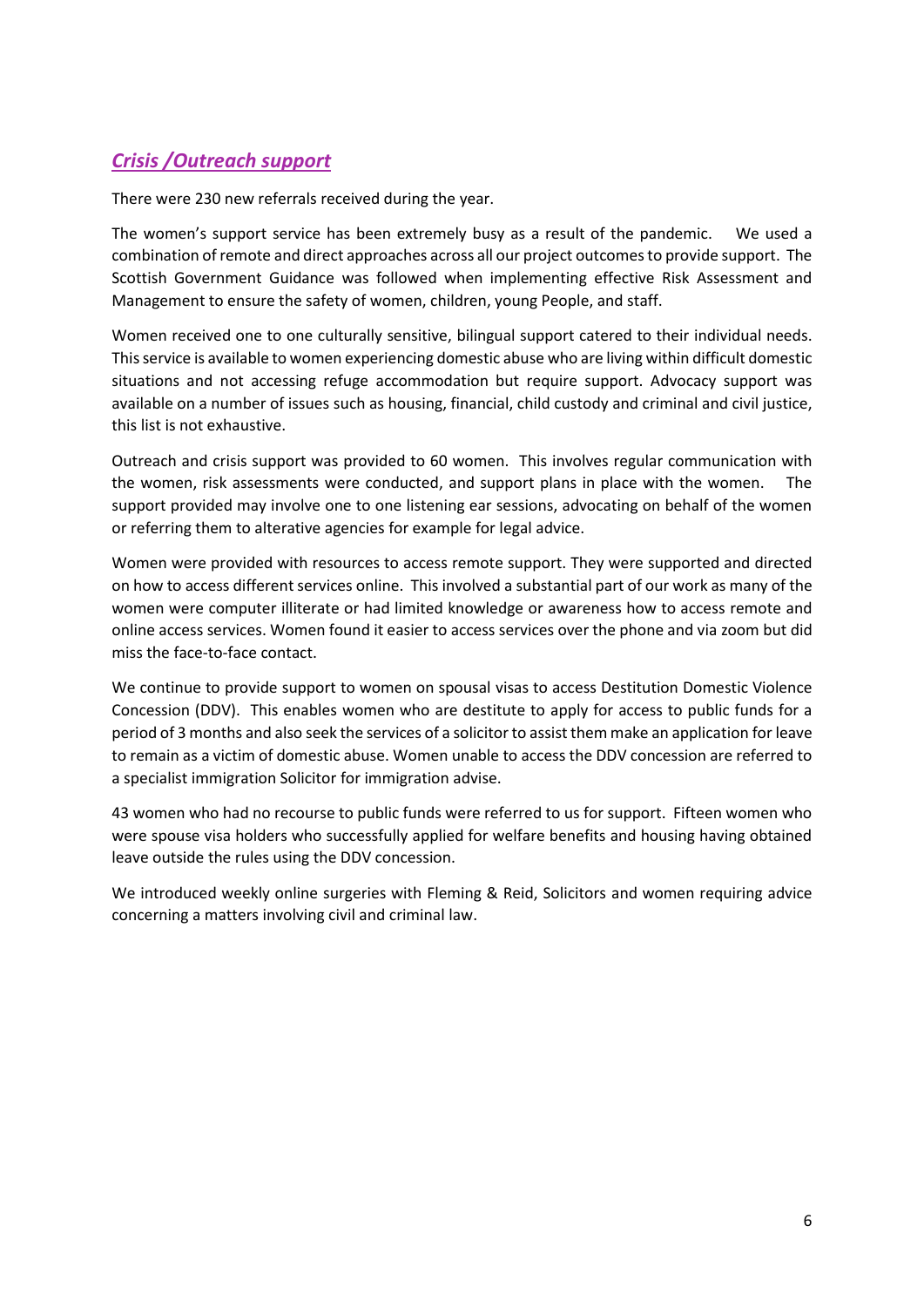## *DEVELOPMENT WORK*

The organisation work in partnership with a range of statutory organisations, providing expertise.

Participating in seminars and conducting training session to raise the awareness of the complex needs and the barriers women from the Asian and Minority Ethnic communities face.

We facilitated a session via zoom with Mr Brian Cooney, Solicitor, Fleming & Reid, Solicitors in Glasgow involving the three women's aid groups in the city. The purpose of the session was to discuss the virtual court process instigated by the Scottish Courts Administration as a result of the pandemic. Mr Cooney was the first Solicitor in Scotland to appear in a civil court matter utilising a digital platform.

Staff have been involved in research and providing evidence to effect change in policy at strategic levels.

We continued to provide feedback to raise awareness on the effects of the lockdown as a result of the pandemic on the lives of women fleeing domestic abuse. HGWA were part of the VAW recovery strategy and planning meetings providing feedback on homelessness and pathway to housing. Attended digital inclusion and voids meeting facilitated by VAW partnership discussed availability of supported accommodation.

We provided feedback and received regular updates from Scottish Women's Aid, our funders, the Commissioning team, and the Care inspectorate.

We continued to take to part of the Scottish Government forced marriage network and Police Scotland Domestic Abuse Forum. We participated in regular meetings of the Glasgow Standing Group on Violence to confront issues locally.

Staff facilitated training on EEU nationals and Brexit and the impact of same upon individuals living in the UK. We continue to be proactive in ensuring that our partnership with Police Scotland is maintained by engaging with the domestic abuse, forced marriage and honour-based violence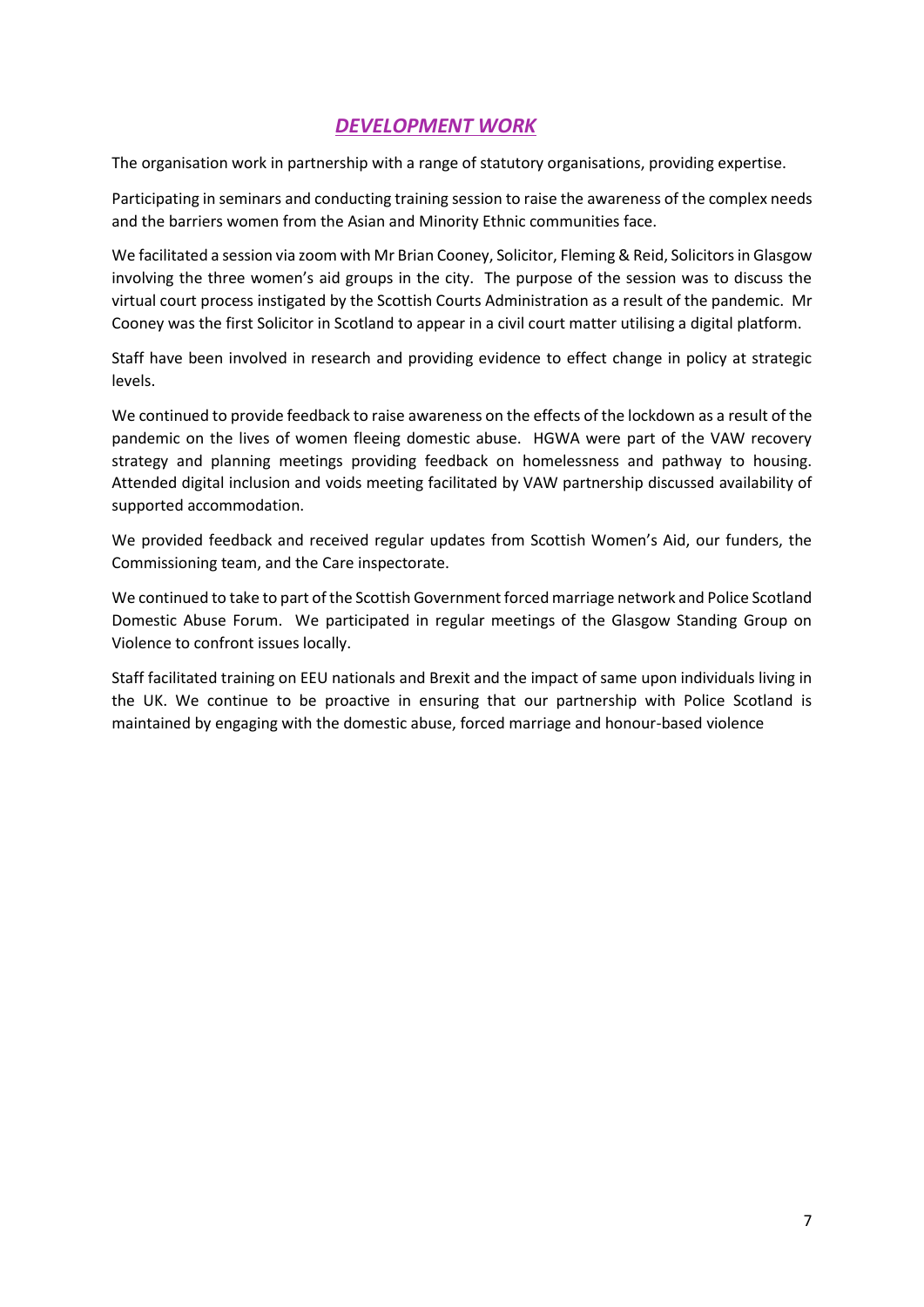## *Children's Service*

This year due to the impact of the Covid-19 Pandemic, the children's services have been delivered in a very different way. Staff learned new skills to enable them to provide access via remote support sessions, to ensure that the children and young people who access our services were able to communicate with their worker and be supported in a way that suited them taking account of Scottish Government guidelines in place to keep us all safe.

## **Refuge**

Throughout the year we supported 16 children and young people who were living in refuge and 4 children and young people who moved on from refuge to their permanent home through our followon service. Remote support was provided daily, by the children's workers through the use of mobile phones, email, Zoom, Microsoft Teams, conference calls and Whats App.

Children and young people have been able to take part in 1-2-1 sessions with their worker as well as group activities designed to help them explore their feelings and emotions, healthy and unhealthy relationships, build self-esteem and confidence.

With the assistance of funding provided by the Scottish Government and Children in Need we were able to provide children and young people with mobile devices to ensure they could communicate remotely with their worker, engage in support and activities as well as be able to access work set by school.

In addition, Children in Need funding, provided a range of essential items and resources to children and young people including toiletries, clothing, arts and crafts, toys, books, and games.

Children and young people in refuge struggled during lockdown particularly when the schools and nurseries were closed. Having access to remote support and resources helped them occupy leisure time. This was invaluable in improving their mental health and helped develop positive minds and ease boredom.

Some of the activities children and young people took part in included:

- A 10-week mindfulness Zoom sessions accessed and enjoyed by the children and young people in refuge.
- 4-week Yoga class which the children enjoyed as it was their first experience. This helped strengthen their growing bodies in a fun way, and eases stress and anxiety which was beneficial during this pandemic.
- Staff and children celebrated virtual Halloween and Christmas parties this year. This was a new experience for us all. Children and young people were asked what outfits snacks and treats they would like for these parties, and we provided this for them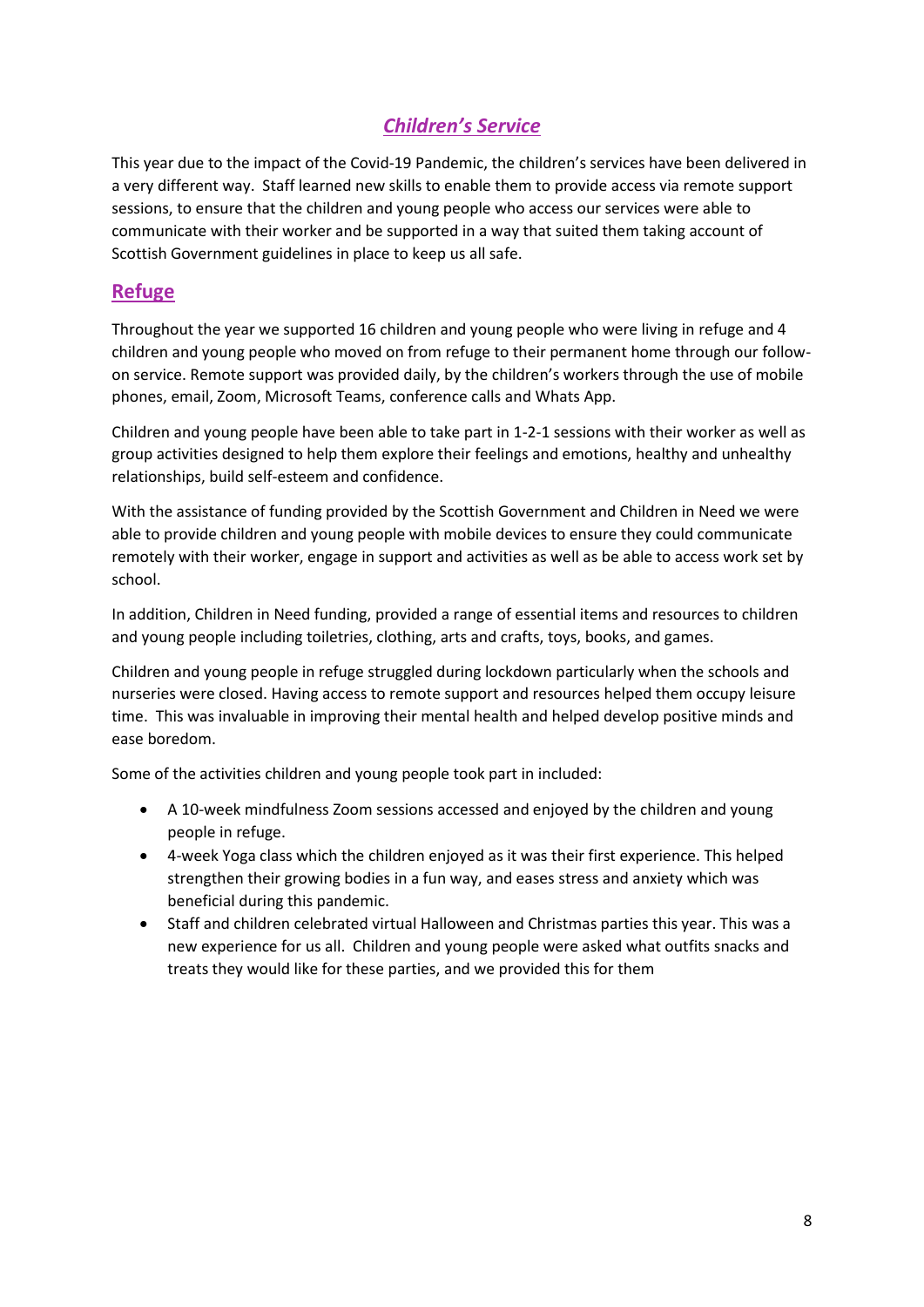## *Feedback from CYP in refuge*



Hi I would like to thank you for the yoga classes. My kid really enjoyed them; it was good to see him indulging in noncompetitive activity. He appeared much calm and increased his concentration. Much appreciation to you once again and regards

I appreciation the much concern love and affection shown towards us. The help you provide whether it is a voucher or an iPad for my child goes a long way in helping is during this struggle we have to face.

Thank you so much for the iPad I am now able to do my homework

Ve are actually very sad that are have to go<br>wing this fundamic as we haven't really been<br>be to some them of my heart many capacity. But<br>you the bottom of my heart many god bless oll of<br>an the bottom relead us along the jo bers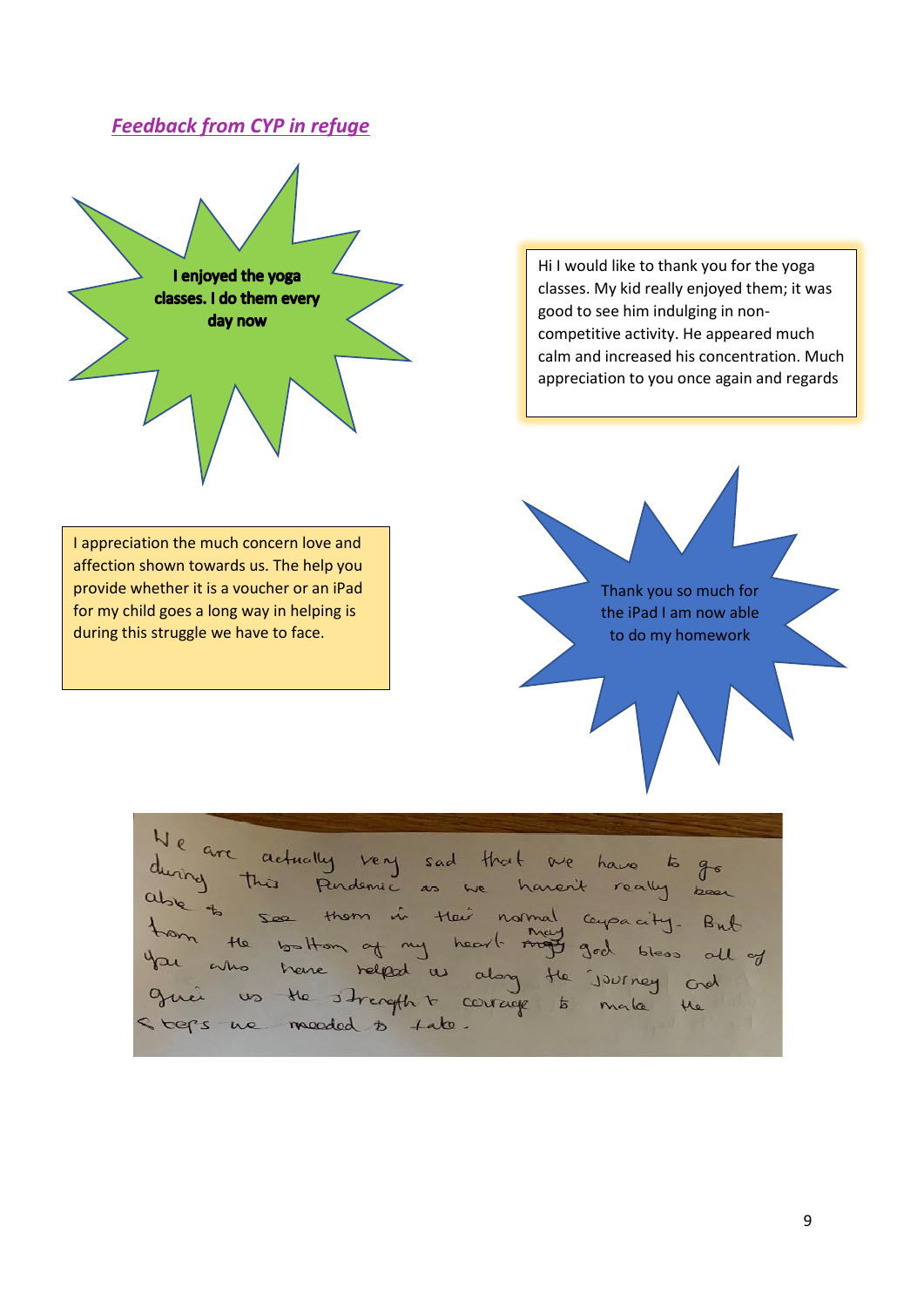## **Children's Follow-on Service**

During lockdown 4 children were supported when moving with their mum move from the refuge to their permanent home.

Support was provided using virtual platforms, mobile phones, what's app and video call. Social and fun activities were also carried on using virtual platforms.

Children in Need funding allowed us to purchase items chosen by the children themselves, for their new bedroom. Before the pandemic workers would take the children and mum's shopping but given the Government restrictions in place to keep us safe, all items and equipment were purchased online.

One child had selected a football theme and was delighted when he received all the items he had asked for his bedroom, he sent us the picture below.



### **Children's Outreach service**

During the pandemic we supported 19 children between March 2020- 2021. Children and young people were able to access 1-2-1 support and communicate with their worker using digital platforms such as Zoom and Microsoft teams.

Funding from Children in Need enabled us to provide digital devices to children and young people to make it possible for them to communicate with their worker and access school resources during lockdown.

Children and young people were also provided with items to meet their basic needs as well as toys and resources to replace those left behind when they had to leave their home due to domestic abuse.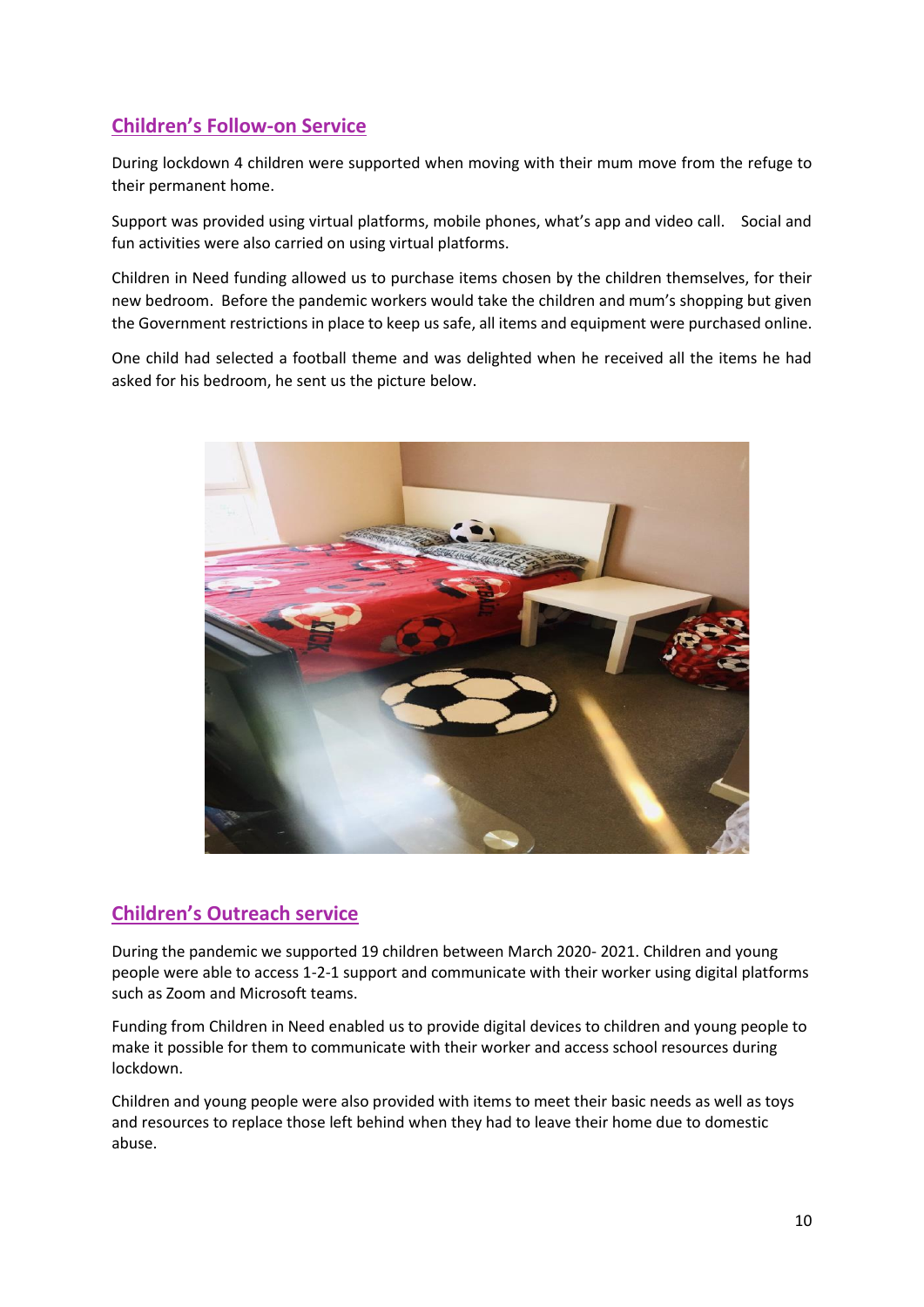Throughout the pandemic we have continued to work remotely through Zoom, Microsoft teams and conference calls with our partner agencies including legal teams, Social Work and Education, Police, Barnardo Safer Choices, Housing, and any other necessary agencies to ensure that children and young people are being best supported virtually to meet their individual needs.

We worked with the support of schools, colleges, and universities to provide remote support to our children and young people including Woodfarm High, Williamwood High, Notre Dame High, Lochend High, Tinto, Craigton and St Ninians Primary, Kelvinside College and Glasgow Caledonian University.

Children and young people accessing remote services are involved in their support sessions and decisions about them and engage in activities which help them develop safer coping strategies to deal with anxiety and stress. Support provided helped them to explore positive ways to cope with difficult situations including anxiety, pressures at home, negative relationships, problems at school, or at home.

Workers provided sessions to help children and young people understand what they can and cannot control in their daily lives and recognise that they are not responsible for the behaviours or actions of others. They were supported to recognise that although they may not be able to control how they feel about the actions of others, they are able to control or influence their own actions and behaviours.

Workers listened to and supported children and young people to access information to keep them safe, have a better understanding of their rights, what domestic abuse is, what is meant by forced marriage and honour - based abuse or control.

#### **Feedback:**

*"Thank you so much for the laptop it's going to make my online school so much easier. I am very excited to start using it and it means that I can access my work and classes so much easier than before."* 

*"I am really grateful that I have been given this laptop for my schoolwork thank you so much! could not afford one."* 

*"This iPad is a great help, as it allows me to complete all my online learning on it. I also enjoy using it to talk to my peers at school who I am not able to see due to the pandemic. The iPad allows me to have everything I need for school learning in one place, which really simplifies competing schoolwork online for me."*

Although it was essential to provide remote support during the pandemic, we also wanted to encourage children and young people to be active outdoors to boost their physical and mental health. We asked them to provide us with lists of physical equipment they would like, such as bikes, scooters, and other outdoor toys. Due to funding from Children in Need we were able to purchase these online and sent directly to children and young people. Being able to access these resources has improved their mood, well-being, and energy levels by helping to reduce stress, anxiety and depression.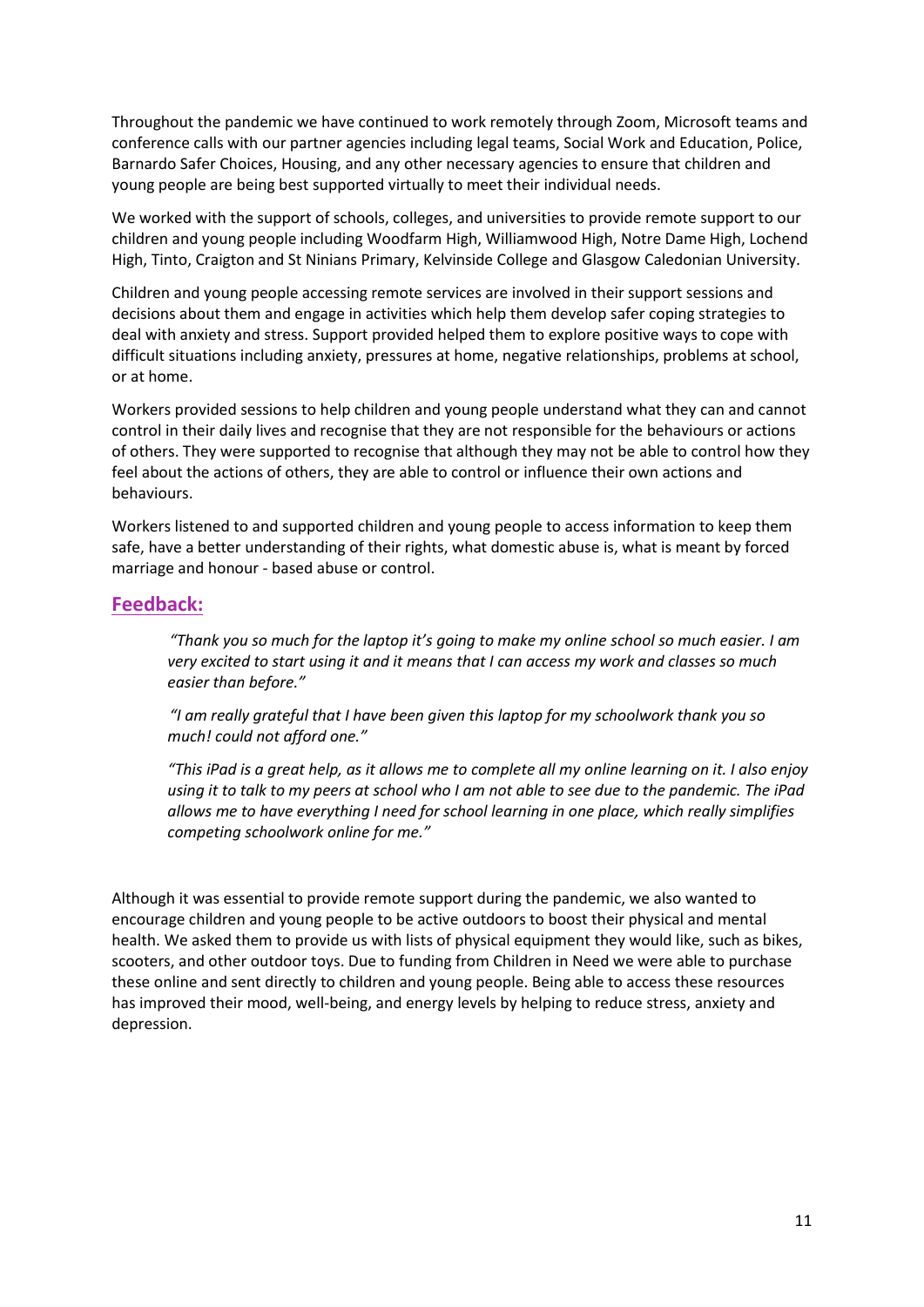## **Feedback:**

*"Hey HEMAT GRYFFE, I just wanted to say thank you for your support in getting all those wonderful things. X specially wanted to ride a bike for a long time but my mum being a single parent could not afford one."*

*"Ever since he got a bike, he spends every day on it, which is also something he wouldn't do. He would normally spend most of his time playing video games but now spends a lot more time outdoors. This is a life changing gift for him, and he and our family really appreciate the gift and support."*

## *Partnership Feedback*

*"I just wanted to say thank you for your support earlier in the week. You were an excellent help to me and my client. I thought that it was really great that you were able to assist my client with such little notice. You were extremely knowledgeable on the matter, and I felt assured after speaking with you. In addition, my client was very thankful for your support and asked me to pass on her thanks to you."*

*"Hemat Gryffe's relationship with Williamwood High school is a very important and beneficial one. When assisting with our young people the team are tactful, experienced, and reliable. They approach problems in a solution focused way and are dedicated to improving situations for the students they have worked with. I have seen a benefit to our young people, as well as to their families. They are skilled practitioners who have added a different dimension to the help we can offer at the school"*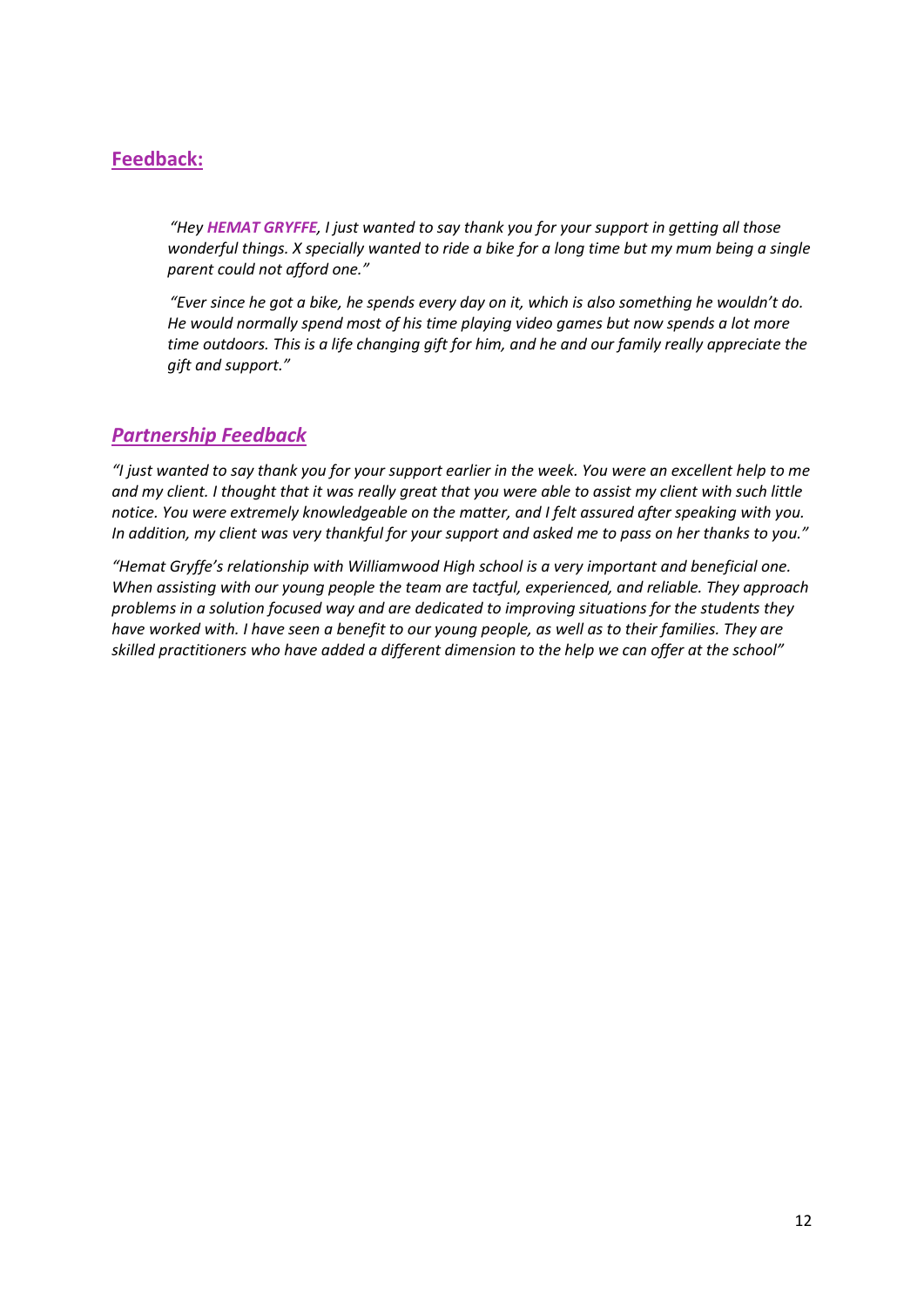## *Finance*

Glasgow City Council core grants were paid in full; housing benefit awarded an uplift from October 2020. The Childcare Strategy/Integrated grant awarded payment covering a period of six months and this funding stopped in September 2020 resulting in a loss of fourteen staff hours.

The Scottish Government Equally Safe Fund (SGESF) Childrens and Women's Funds allocated from July 2020 to September 2021 supported staff hours as well as children and young people accessing the refuge, follow on and outreach services. Monies from these grants were used in relation to the COVID 19 pandemic.

A grant from Children in Need allocated from 2019 to 2021 was used to support children and young people (CYP) accessing one to one support, purchase resources and equipment, to support the health and wellbeing of CYP by providing therapeutic support; crisis payments were made, items for bedroom refurbishment for CYP leaving refuge and moving to permanent accommodation. Activity and resource packs as well as digital equipment was provided to CYP to allow assist with online learning

Cash for kinds made an individual grant award for children accessing refuge, follow on and the outreach service.

The Scottish Sadaq Charitable Trust continues to make a monthly donation to the project used primarily to support women with no recourse to public funds. In addition, a one-off donation of £5000 was also made during the year.

### **Covid 19**

The charity positively responded to the impact of the COVID 19 pandemic upon service provision. The service was restructured to allow support to be provided to women, children, and young people. A range of online platforms were utilised to provide direct support to service users, to allow staff and board members to meet, provide training, participate in conferences, attend meetings as well as organise weekly meetings for women to receive legal advice from the project Solicitor.

The charity successfully accessed additional emergency grant funding from Comic Relief, the Rosa Foundation, Children in Need, STV Children's Appeal, Cash for Kids as well as grant assistance from the Scottish Government administered by Scottish Women's Aid.

This additional funding allowed crisis payments to be made to women fleeing their perpetrator. A new website was developed to include a live chat facility to allow referrals to be made and basic information provide. There were regular reoccurring radio adverts on Radio Awaz to ensure the visibility of service provision for domestic abuse victims particularly during lockdown and during the stay-at-home rule. We provided white goods, electronic and digital equipment to women, children, and young people. PPE for staff and service user was purchased, gift cards were provided to support children and families for whom CV19 had heightened the impact of poverty, equipment and stationery was provided for staff working from.

We received a substantial number of toiletries after a Facebook appeal. We received toys and vouchers from the Sarwar Foundation and continue to receive regular financial support from the Scottish Sadaq Trust including received a one-off monetary donation.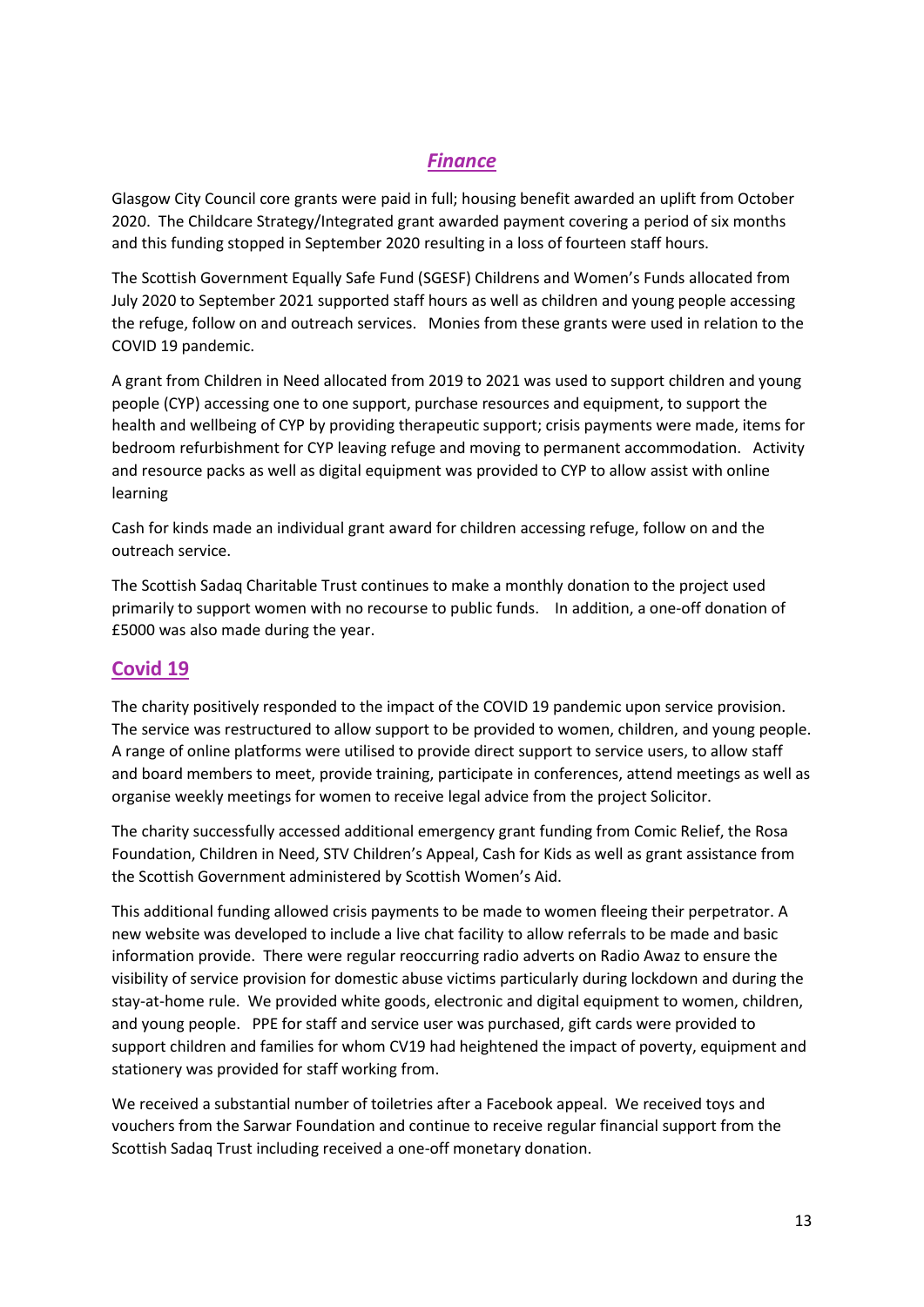## **Thanks**

We thank our funders: The Scottish Government, Glasgow City Council, Cash for Kids, Children in Need, Charity Aid Foundation; Comic Relief; Imkaan; Rosa Fund; STV Children's Appeal for core funding and for additional emergency funding during the pandemic.

#### **We acknowledge and offer our sincere thanks to the following.**

Grateful thanks to the Scottish Sadaq Trust for continued support and monetary donations to the charity. We also congratulate the principal of the Trust who was awarded an MBE during the year. It is wonderful to be recognised for the hard work and support proved to the community and we are grateful for the support received to the organisation.

Scottish Women's Aid, Shakti Women's Aid, Glasgow East Women's Aid, Glasgow Women's Aid, and all Women's Aid groups across Scotland and beyond.

Glasgow West Housing Association, Charing Cross Housing Association, Sanctuary Housing as well as Glasgow City Council Homeless Services and case work teams whom we continue to enjoy positive working relations.

Education Services and schools in their cooperation in supporting children and young people and raising awareness of domestic abuse in BME communities including Woodfarm, Notre Dame and Shawlands.

We also thank Glasgow Council Social Work Services, Children and Families Commissioners for their continued support, the housing benefit team and homelessness case work teams.

We are grateful for the support that we receive from J Bruce Andrew, Chartered Accountants and Thomas Barrie & Co Chartered Accountants. Fleming and Reid, Solicitors Advocates, Glasgow, R H & Co, Solicitors, Glasgow, T C Young Glasgow. Special thanks are given to Alan Neary and his team at Kiswebs.

To all our partners and funders without whom the project would not be the success that it is today.

## *Finally, to the women, children, and young people accessing help, support, and protection from us, your bravery continues to inspire us.*